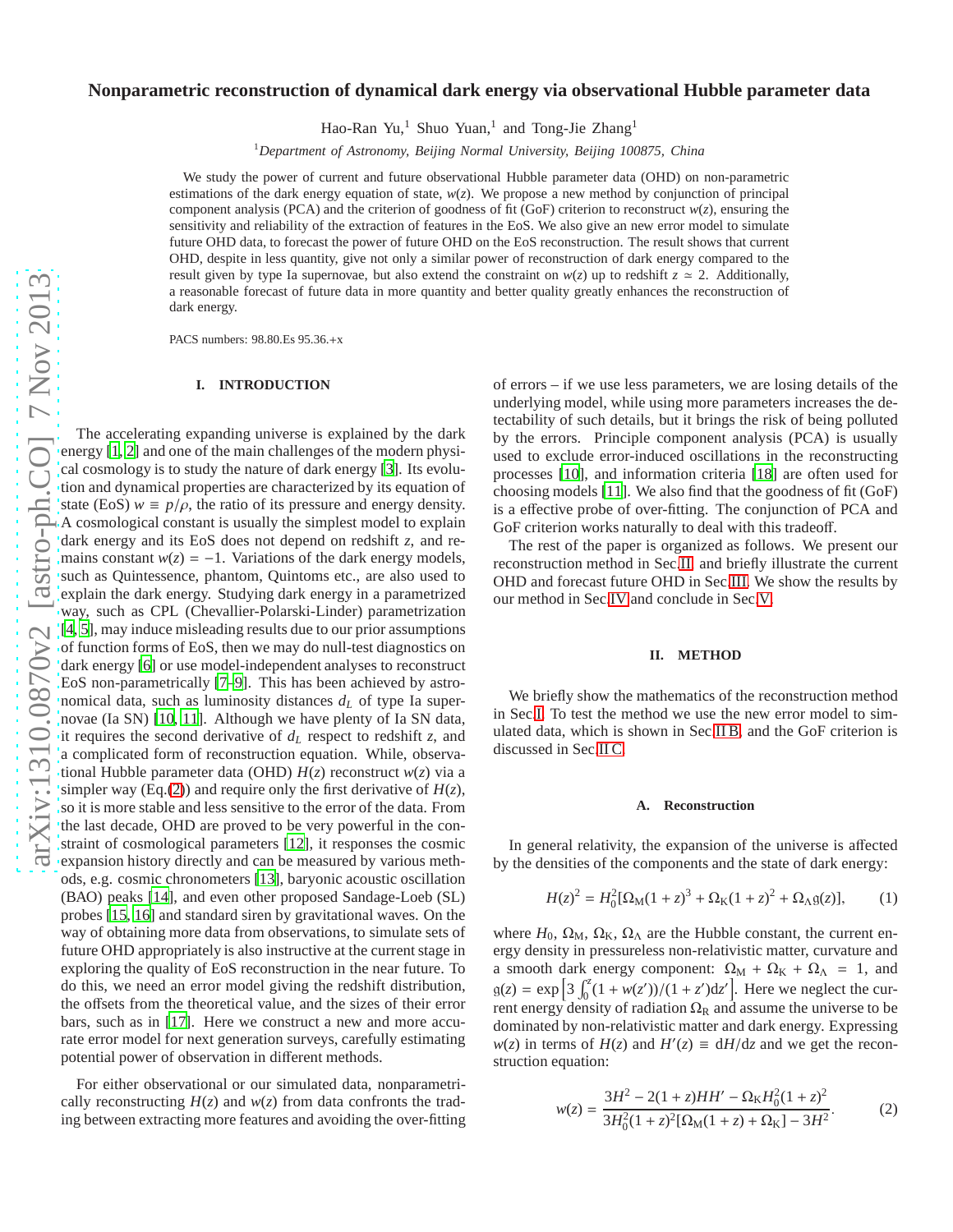Given a set of  $H(z)$  data **y**, we fit them by a smooth analytical function then use it and its first derivative to reconstruct  $w(z)$ by Eq.[\(2\)](#page-0-0). Assume the data  $y = (y_1, y_2, ..., y_n)^\mathsf{T}$  with covariance matrix C. By choosing a set of  $N$  ( $N < n$ ) primary basis functions such as polynomials, rational functions or wavelets:  $X = (x_1^T, x_2^T, ..., x_N^T)$ , where  $x_i$  is a row vector representing the *i*th basis, we fit *y* by linear least squares. Simply minimize the weighted squared residual  $\mathcal{R} = (\mathbf{y} - \mathbf{X}\boldsymbol{\beta})^{\mathsf{T}}\mathbf{C}^{-1}(\mathbf{y} - \mathbf{X}\boldsymbol{\beta})$  by solving  $\frac{\partial \mathcal{R}}{\partial \beta} = 0$ , and we get the coefficient vector

<span id="page-1-2"></span>
$$
\beta = (X^{\mathsf{T}}C^{-1}X)^{-1}X^{\mathsf{T}}C^{-1}y.
$$
 (3)

By enough realizations from the error model, we diagonalize the inverse covariance matrix of  $\beta$  by finding its *N* eigenvalue and eigenvectors:  $F = Cov^{-1}(\beta) = E\Lambda E^{T}$ , where  $E = (e_{1}^{T}, e_{2}^{T}, ..., e_{N}^{T})$ rearranges the *N* primary basis functions to *N* new orthogonal eigenbasis  $U = XE$  with the corresponding eigenvalues diag( $\Lambda$ ) =  $(\lambda_1, \lambda_2, ..., \lambda_N)^T$ . The first *M* (*M*  $\leq N$ ) eigenmodes  $U_M = XE_M$ , where  $\mathsf{E}_M = (e_1^\mathsf{T}, e_2^\mathsf{T}, ..., e_M^\mathsf{T})$ , the principal components of the data, are usually of our interest, reflecting the main features of data. Conversely, the rest components are induced by the random offsets in the data and may induce overfittings. After the rearrangement, we solve Eq.[\(3\)](#page-1-2) again and get new coefficients for the new basis:

$$
\beta_M = (U_M^{\mathsf{T}} C^{-1} U_M)^{-1} U_M^{\mathsf{T}} C^{-1} y. \tag{4}
$$

Because we have enough realizations to estimate  $Cov(\beta)$ , and any single new realization or observational data, having similar configurations, their true features can still be extracted and the nuisance features are excluded. With the reliable smooth  $H(z)$ , getting  $w(z)$  is straightforward from Eq.[\(2\)](#page-0-0) and its errors can be estimated from realizations.

### <span id="page-1-0"></span>**B. An optimal error model**

Usually simulated offsets and errors are regarded as Gaussian distributed [\[17\]](#page-4-15). More generally, the error, a random variable  $\sigma$ , is determined by several factors  $t = (t_1, t_2, ..., t_k)^T$ , where these factors are assumed to be Gaussian distributed with covariance  $\Sigma_t$ . These factors are different sources of errors that jointly contribute to  $\sigma$  by a quadratic form  $\sigma^2 = t^T D t$ , and the matrix D denotes the relation between factor and the final error, up to the second order accuracy. In such case,  $\sigma$  has a Nakagami *m*-distribution  $f_m(x; m, Ω)$  (a scaling transform of generalized- $χ$ distribution with parameters  $\Sigma_t$  and D) [\[19\]](#page-4-17), and has a complicated form. We can never estimate the full contribution of these factors (weather, telescope, device, recording during observation, as long as data reduction and systematic errors etc.), however, we simplify the problem by assuming  $t_i \sim N(0, 1)$ ,  $\Sigma_t = D = I$ : they are independent, having same importance, and contribute to  $\sigma^2$ additively. In this case,  $\sigma \sim \chi_k$ . More realistically, there are few dominant factors, of much greater importance ( $\Sigma_t \neq I$ ), jointly contribute to the final error. This effectively cause a reduction in the degree of freedom,  $k \to k'$  ( $k' < k$ ) and a scaling transform  $(\chi_k \to A \chi_k)$ . Practically, neglecting the mathematics details, we find that the *m*-distribution  $f_m(x; m, \Omega)$  ( $m = k'/2$ ,  $\Omega = A^2/k'$ ) well matches the relative error  $\sigma_H/H$ 's distribution and does not depend on redshift *z*.

The redshift distribution is generated according to the configuration of each method of measurement. For large enough sample, we find that uniform distributed or evenly spaced samples are good approximations. For errors and offsets, we assume the data points are independent, so the relative error is successively generated from the correspond distribution  $\sigma/H_{\star}(z) \sim f_i$  where  $f_i$  is the relative error distribution for the *i*th kind measurement. This means that, we are ready for a measurement, without knowing the true value  $y_{\star} = H_{\star}(z)$ , but the quality (error bar) is predetermined. For  $\langle f_i \rangle \ll 1$ , the resulting measurement should have the distribution *y* ∼  $\mathcal{N}(y_{\star}, \sigma)$ , and it gives the simulated data.

## <span id="page-1-1"></span>**C. Goodness of fit**

The remaining problem is how to choose the number of primary basis functions *N* and the number of reserved principal components *M* appropriately. The choice of (*N*, *M*) directly relates to the upper limit of the ability of how complex we can detect the features of the underlying model. If we suppose that the fitted model is just the underlying model, the offset  $y - y_{\star}$ , having the distribution of  $\mathcal{N}(0, \sigma)$ , contributes to the residual  $R_{\star}$  by  $(\mathcal{N}(0, 1))^2$  for each independent data point, and  $\mathcal{R}_{\star}$  has  $\chi^2$ -distribution  $\mathcal{R}_{\star} \sim \chi^2_n$ . Thus

$$
\langle \text{GoF}_{\star} \rangle \equiv \left\langle \frac{\mathcal{R}_{\star}}{n} \right\rangle = \left\langle \frac{(y - y_{\star})^{\mathsf{T}} \mathsf{C}^{-1} (y - y_{\star})}{n} \right\rangle = 1. \tag{5}
$$

Here we use  $\star$  to denote that the fitted model is replaced by the underlying model, and also define  $R_{\star}/n$  as the "goodness of 'fit'" for underlying model GoF<sub>\*</sub>. Going back to the resulting fitted model, define the GoF in our circumstance  $as<sup>1</sup>$  $as<sup>1</sup>$  $as<sup>1</sup>$ 

$$
\text{GoF} \equiv \frac{\mathcal{R}_M}{n-1},\tag{6}
$$

where  $\mathcal{R}_M$  is the least square  $\mathcal{R}_{\text{min}}$  given by the first M principal components *UM*:

$$
\mathcal{R}_M = (\mathbf{y} - \mathbf{U}_M \boldsymbol{\beta}_M)^{\mathsf{T}} \mathbf{C}^{-1} (\mathbf{y} - \mathbf{U}_M \boldsymbol{\beta}_M). \tag{7}
$$

Statistically  $\langle GoF \rangle$  should also be unity. If it is less than one, it indicates the overfitting of offsets due to the measurement error; while if GoF is larger than one for a great amount, it means that we have not yet capture the full features of data, i.e. the model is too simple to fit all the features. We use GoF as the indicator to determine the complexity of our fitted model. Here, the complexity of the fitted model is less or equal than the true underlying model, because errors and offsets lower the detectability of the underlying model. More specifically, for a very complex oscillating  $w(z)$  as a example, it always let its generated data to have

<span id="page-1-3"></span><sup>&</sup>lt;sup>1</sup> Note that, although it is usually to scale  $R_M$  by the degree of freedom  $v =$ *n*−*M*−1, here we instead use *n*−1 to scale  $R_M$  for estimated underlying model from *n* data samples. Because various choice of primary basis functions and inertial complexity of underlying model lead to different numbers of parameters needed. Even, given a fixed underlying model, resulting *N* and *M* depend on *X*. Thus the expression of GoF should not be scaled by anything in terms of *N* nor *M* in this circumstance.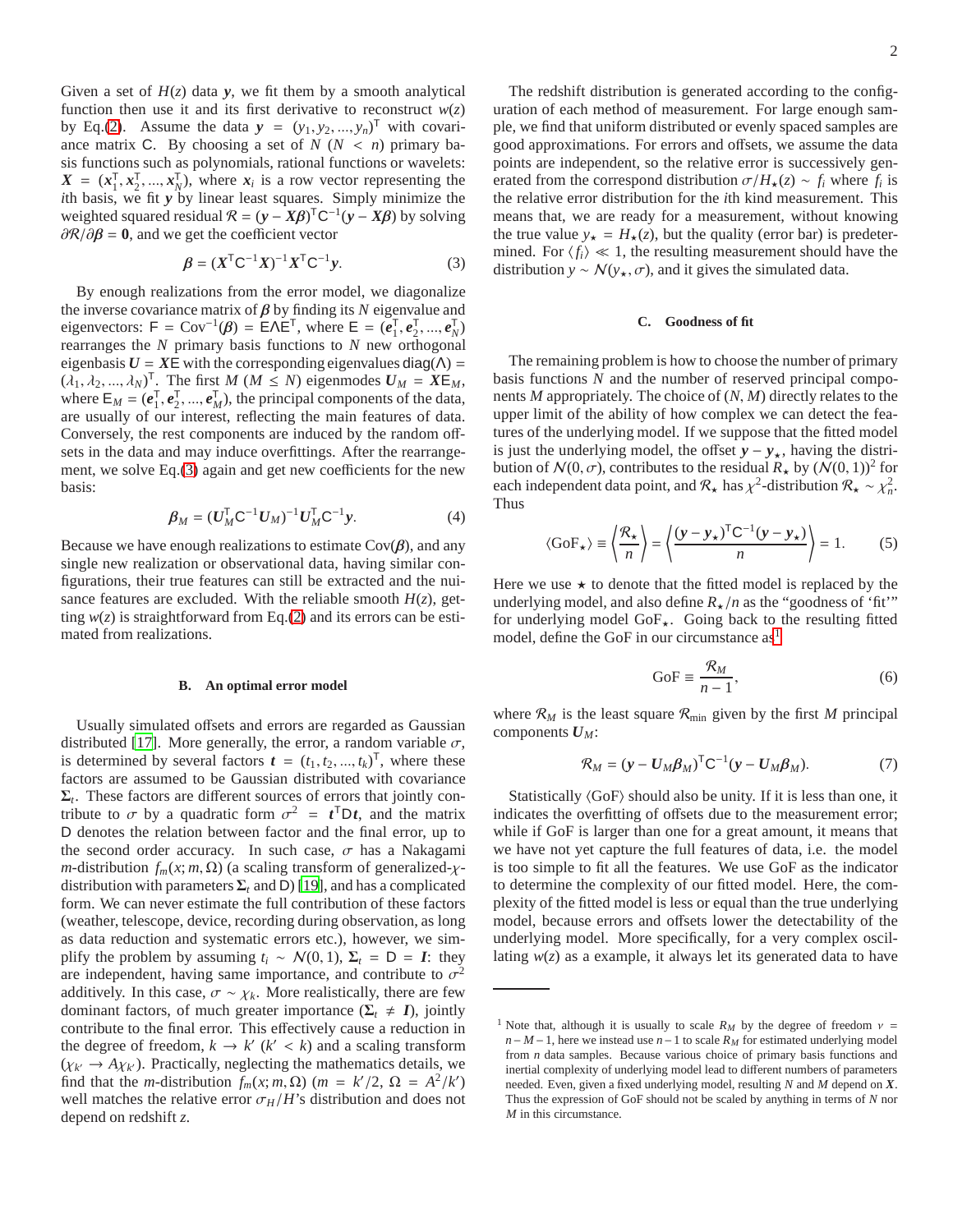

<span id="page-2-1"></span>FIG. 1. (*left*:) Relative error distribution for OHD. The purple and green histograms show the relative errors of unbinned 28 OHD and binned 15 OHD, and the red and blue curves are their best fits by a *m*-distribution. Their counterpart CDF and fitted CDF are shown in the inset. (*right*:) Binned OHD and their reconstructions on *H*(*z*) (*top*) and *w*(*z*) (*bottom*). The shaded orange areas show the  $1\sigma$  error regions if we assume a ΛCDM model. Dashed blue lines are the results from binned OHD.

GoF<sub>**+**</sub>  $\simeq$  1, and we are supposed to use higher *N* and *M* to fit its complex features. However, if the generated data are dominated by noise, such configuration (*N* and *M*) leads to illness in fitting low quality data, because the errors and offsets are more dominant than the true features and thus be amplified and any subtler features are covered. As a result, the reconstructed model is no longer the underlying model and usually has much smaller GoF  $(GoF < GoF_{\star} \simeq 1)$ .

For given large enough *N*, fully usage of all eigenmodes (*M* = *N*) leads to the overfitting, and we degrade the complexity of model by reduce  $M$  consecutively while examine  $\langle GoF \rangle$  over realizations, until we find the last *M* to have  $\langle GoF \rangle > 1 - it$  is still save to use this grade of complexity. Insufficient number of primary basis functions *N* causes two consecutive *M*'s to have a great difference in  $\langle GoF \rangle$  – skipping the range of appropriate fitting ( $\langle$ GoF $\rangle \approx 1$ ), as the eigenmodes are poorly determined from limited number of primary functions, or the primary functions *X* are chosen improperly. In these cases we should either increase *N* or choose more suitable *X*.

Without a clear knowledge of the essence of dark energy, the underlying complexity of  $w(z)$  results in enumerable forms  $H(z)$ 's, so generally there is not an optimal choice of primary function basis *X*. However, we can still choose some popular, reasonable models to see how different *X*'s have effect on the fitting. Usually polynomials are more effective than other rational functions for not-too-complex models, and they form stable eigenmodes that are invariant for different values of *N* and various underlying *H*(*z*), even if the underlying  $H(z)$  is very oscillatory.

## <span id="page-2-0"></span>**III. AVAILABLE AND FUTURE HUBBLE PARAMETER DATA**

Current OHD are obtained primarily by the method of cosmic chronometer [\[20](#page-4-18)[–23\]](#page-4-19). Other methods to extract  $H(z)$  are by the observations of BAO peaks[\[14,](#page-4-12) [24\]](#page-4-20), Ly−α forest of luminous red galaxies (LRGs) [\[25\]](#page-4-21). The last of which extended the current OHD deep to  $z = 2.3$ .

For the real data applied to our method, it is straightforward to test their GoF $_{\star}$ . Assuming the independency of 28 measurements, to calculate the residual between the data and a fiducial theoretical ΛCDM (cold dark matter with a constant cosmological constant  $Λ$ ) model gives GoF<sub>**\***</sub> = 0.62 < 1, meaning that for independent data with current error level, their offsets would have been larger. It indicates that the independency assumption for the current 28 OHD is not proper. However, we do not have a good estimation of the off-diagonal elements of the OHD's covariance matrix. To weigh the power of current OHD and compare with simulations, we rebin the data from LRGs that are with close redshifts, and get finally 15 measurements of OHD with smaller error bars (see figure 1). Now for the binned data GoF $_{\star}$  = 1.02 which is close to independent measurements. We have larger residual contributed to  $R$  statistically from each binned datum and it is reasonably from the error. Although this is only a rough estimation, it is still more accurate than the 28 data points with no knowledge of their covariance. The binned and unbinned error distributions for OHD from well match the shape of *m*-distribution (see the left panel of Fig[.1\)](#page-2-1). We also assume the relative error of future data to have such distribution.

There are several ways to enhance the quality of OHD, and of which deeper-redshift, more-complete-sky-coverage LRG survey and spectroscopic observations of those identified LRGs give remarkable improvement on the two methods on LRG. For example, the  $2SLAQ<sup>2</sup>$  $2SLAQ<sup>2</sup>$  has provided a LRG catalogue with the redshift range from  $0.3$  to  $0.9$  with 180 deg<sup>2</sup> coverage of the sky. Considering a future LRG survey with more than half sky coverage with redshift range  $z \sim 2.3$ , it may give several millions of LRGs and effectively enlarges the number of OHD data points or lowers their errors. By an LRG sample binning strategy [\[20\]](#page-4-18), up to 100 OHD measurements can be extracted with 20% of present error level.

Other methods are also potential: [\[24](#page-4-20)] give three OHD by processing the Wiggle $Z^3$  $Z^3$  survey, fitting BAO peak parameter and the 2D power spectrum at three redshift slices. The raw WiggleZ samples are 158741 galaxies in the range  $z = (0.2, 1.0)$ with  $800 \text{ deg}^2$  coverage of the sky. We can also forecast a morethan-half-sky survey like WiggleZ, which offers up to five million targets and thus lowers the error level to several percent of present level. The more ambitious experiment for Sandage-Loeb signal(SLS), proposed by [\[15](#page-4-13), [16](#page-4-14)], may further deepen the redshift range of OHD. It measures the quasar  $Ly-\alpha$  forest in a separation of few decades by the extremely large telescope like the European Extremely Large Telescope (E-ELT)<sup>[4](#page-2-4)</sup>. The upcom-

 $<sup>2</sup>$  <http://www.2slaq.info/></sup>

<span id="page-2-2"></span><sup>3</sup> <http://wigglez.swin.edu.au/site/>

<span id="page-2-4"></span><span id="page-2-3"></span><sup>4</sup> <http://www.eso.org/public/teles-instr/e-elt.html>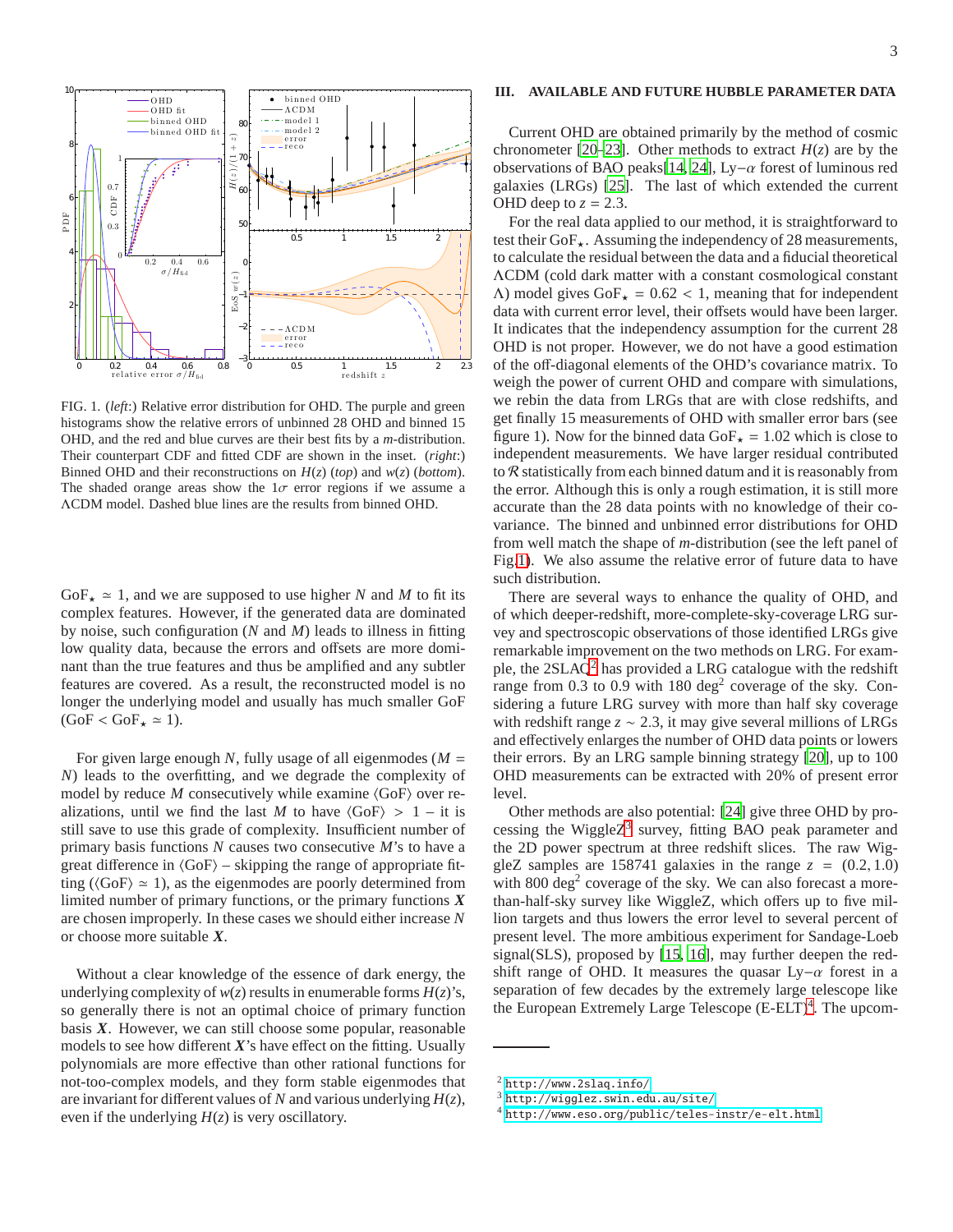

<span id="page-3-3"></span>FIG. 2. (*top-left*:) Reconstruction of *w*(*z*) by OHD's redshift and error configurations, but assuming model-1. Also shown in blue dashed line is the reconstruction of OHD set, which is obviously inconsistent with model-1. The rest three panels show the reconstruction of  $w(z)$  from simulated future data, with the underlying model being ΛCDM, model-1 and model-2.

ing CODEX (COsmic Dynamics and EXo-earth experiment)<sup>[5](#page-3-2)</sup> is based on the E-ELT and offers a measurement of SL signal. If succeed, it can help us to explore the redshift from 2 to 5 covering the "redshift dersert" and give useful data for the expanding history of the universe [\[26](#page-4-22)]. The CODEX group provided a full design of observing the SL signal and the prediction of the statistical error of SLS [\[27](#page-4-23)]. We use the SL signal, with an error estimation by [\[28\]](#page-4-24) (15 years observational interval is assumed), as an optional simulated data to study its impact on the result.

## <span id="page-3-0"></span>**IV. RESULTS**

We set cosmological parameters  $\Omega_M$ ,  $\Omega_K$ ,  $\Omega_\Lambda$  and  $H_0$  as in the lasted Planck data release [\[29\]](#page-4-25). For the diagnostic EoS models, we choose  $\triangle CDM$  with  $w_{\triangle}(z) = -1$  and other two arbitrary models  $w_1(z) = -1/2 + \text{erf}(\ln(2z/e))$  and  $w_2(z) = -1$  – 0.31 sin(12 ln( $1/(1 + z)$ )), where in model-1  $w_1$  smoothly variates from -1 to 0 as  $\zeta$  increases, while in model-2  $w_2$  is very oscillatory. The theoretical  $H(z)$  curves based on these two models are shown in dash-dotted lines in the top-right panel of Fig[.1.](#page-2-1) We also show the dashed blue line, representing the best-fit analytical  $H(z)$  curve by using 15 binned OHD. Its reconstruction of  $w(z)$  is shown in the bottom-right panel of Fig[.1.](#page-2-1)

We do not show errors for these two dashed blue lines – usually Monte-Carlo realizations are run on each data point: *y*<sub>MC</sub> ∼  $N(y, \sigma)$  to get the statistical properties. However, recall that  $y \sim N(y_{\star}, \sigma)$ , so  $y_{MC} \sim N(y_{\star}, \sqrt{2}\sigma)$ : its error is amplified, and also we have only one realization – real observation,  $y_{MC}$  is biased by  $y - y_{\star}$ , due to the cosmic variance. By such reason we

can only get an error estimation based on a supposed underlying model, e.g.  $\Lambda$ CDM – assuming *y* is just one realization of  $y_{\star}$ , and we calculate the statistics from other realizations from  $y_{\star}$ : *y*<sub>MC</sub> ~  $N(y_*, \sigma)$ , and see if the reconstruction from the real data is within the error region of  $y_{MC}$ . We use our error model to simulate data and do this Monte-Carlo realization. Here we use only cosmic chronometer data, with 100 independent measurements, 20% of present error level, evenly distributed on 0 < *z* < 2.3. The results are shown with expectations (orange lines) and  $1\sigma$  their error regions (translucent orange areas) in Fig[.1.](#page-2-1) For *H*(*z*), it reasonably covers the  $H(z)$  by underlying  $\Lambda$ CDM.  $w(z)$  is confident when  $z \leq 1.5$ , while beyond this range the reconstruction is biased due to the scarceness of data, and when  $z \approx 2$  it is even hopeless because *H'* is poorly determined. Comparing the the result (blue dashed line) with the error region, we still see a obvious  $\sim 1.5\sigma$ deviation from  $\Lambda$ CDM at 1.6  $\le z \le 2$  and it does not correlate with the bias of the central line of the error region. Although we note that this feature is also familiar to the result by Ia SNe [\[11](#page-4-9)], it could not be verified by few data with low quality around  $1 < z < 2$  and a single datum (better quality) at  $z = 2.3$ . Here a single datum at  $z = 2.3$  [\[25\]](#page-4-21), which is by BAO features in the redshift range  $2.1 < z < 3.5$ , plays an important role in determining *H* and *H'* which sensitively tune the resulting  $w(z)$ . Thus further more precise measurements at high redshift are needed. Our forecast of future data is proved to be able to verify or refute this deviation. The top-left panel of Fig[.2](#page-3-3) shows another Monte-Carlo simulation, with ΛCDM replaced by model-1, and we can see that the reconstructed line by OHD is obviously excluded by this model. The rest three panels in Fig[.2](#page-3-3) show the results by simulated future OHD with underlying models being ΛCDM, model-1 and model-2 respectively. Note that, for varying quality of data and underlying model complexity, (*N*, *M*) are automatically adjusted, and are no longer suitable for current OHD, so we do not include current reconstructions. We can see that future OHD are able to reconstruct  $w(z)$  very accurately, even for very oscillatory models.

#### <span id="page-3-1"></span>**V. DISCUSSION AND CONCLUSION**

We propose a new method by combining principal component analysis (PCA) and the goodness of fit (GoF) criterion to reconstruct dark energy equation of state (EoS)  $w(z)$  by observational Hubble parameter data (OHD). We also used a new error model to simulate the error distributions of future OHD, and get forecasted simulated data by estimating potential surveys and data acquisition methods. In the GoF criterion analysis, we calculate the residual between current 28 OHD measurements and the concordance  $\Lambda$ CDM model and find that the residual GoF<sub> $\star \equiv \mathcal{R}_{\star}/n =$ </sub> 0.62 ( $n = 28$ ) is far from unity, which implies that these measurements should not be considered to be independent and thus improper to use a diagonal covariance matrix in the linear least squares. We bin the data by combining nearby redshift data and get newer 15 measurements of OHD and they seem to be independent – their GoF $\star$  = 1.02. We note that this is only a rough estimation, and generally we need to get the covariance between the measurements. However, there is not a estimated covariance for OHD, so manually making them independent is just for com-

<span id="page-3-2"></span><sup>5</sup> <http://www.iac.es/proyecto/codex/>